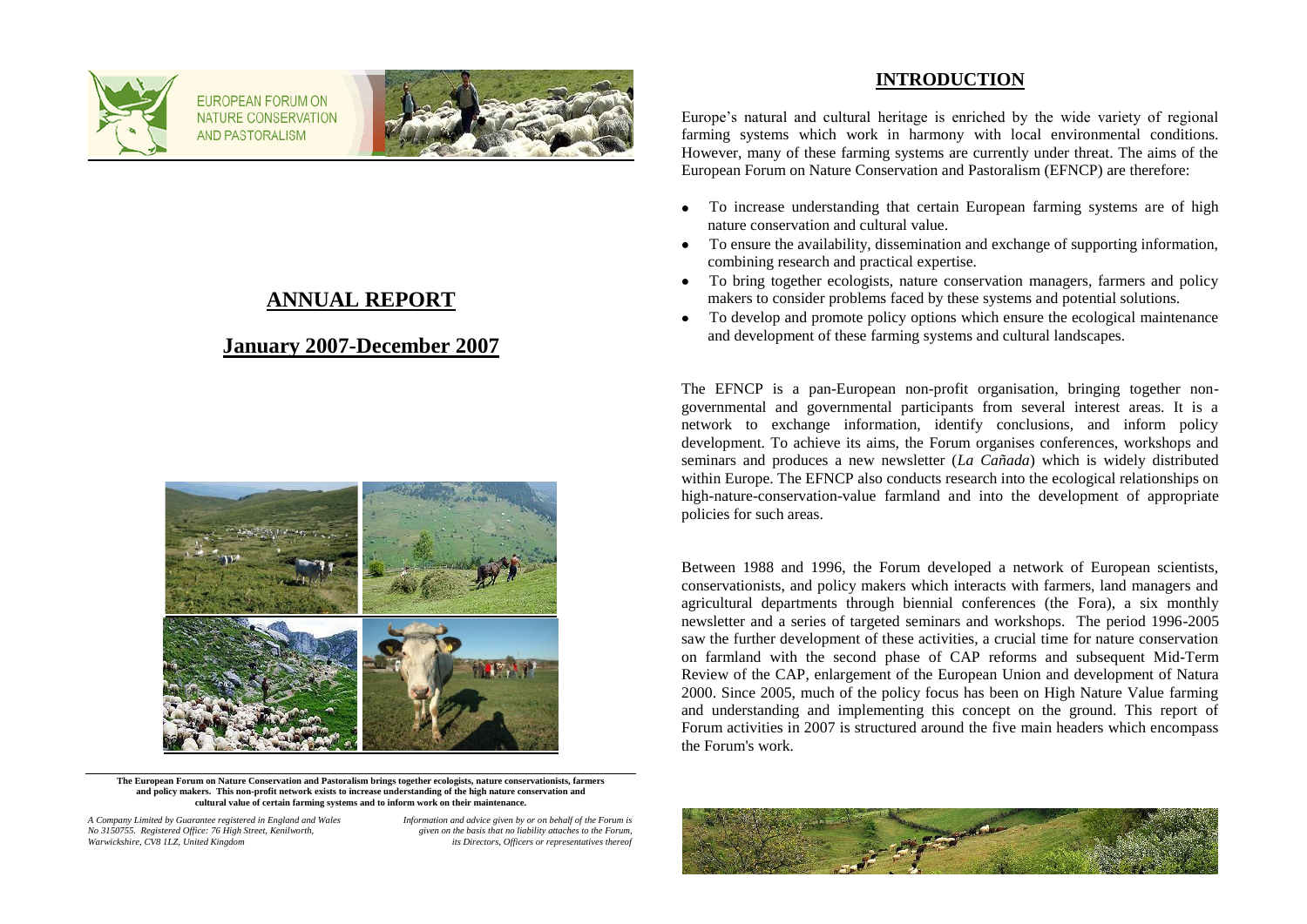

# **ADMINISTRATION & MANAGEMENT**

- The Forum was successful in obtaining a grant for 2007 from DG Environment under their new LIFE+ programme (following on from the Forum's success in obtaining funding in every year from 1997, with the exception of 2002 and 2004, from the DG Environment programme providing support for NGOs working in the field of environmental protection). The award to the Forum in 2007 (which was based on a percentage of spend on an overall work programme submitted by the Forum) was larger than in 2006, mainly because the Forum was in the fortunate position of being able to include a number of existing projects in the programme of work submitted to LIFE+.
- The Forum budget was, however, still limited and subject to strict controls during 2007. In particular, a concentrated effort was made to reverse the reduced deficit carried forward from the 2006 financial year. The decision to continue only engaging in completely or nearly completely fully-funded projects during 2007 meant that at the end of 2007 the Forum was able to record another small operating surplus on the year and had therefore continued to show that it was taking active steps to markedly reduce the existing overall deficit.
- The Forum still has the intent of making changes to its currently complex legal  $\bullet$ structure. As previously indicated, the Directors see that a simpler and more transparent structure is desirable and the intent is that the Board of Directors will become more independent of the Executive Committee. However, during 2006 the Executive Committee considered that it would be unfair to ask individuals to take on such a role while the Forum"s finances were showing a deficit. Towards the end of 2007, the Executive Committee decided (on the basis of the small operating surplus achieved in 2006 and that projected for 2007) that these approaches could now go forward. Executive Committee members are therefore liasing with potential candidates with a view to putting names forward for consideration at the AGM to be held in 2008.
- As indicated previously, the Forum has become increasingly dependent on income from project work, which by its nature only funds certain activities. As a result, all concerned also have to give some voluntary time to additional Forum work, especially the workings of the Executive Committee and administration. The Forum continues to be aware of the difficulties inherent in such an arrangement and of the need to find a mechanism to fund a degree of core tasks.





During 2007 held the Tenth Meeting of the Forum in Uppsala, Sweden in June 2007. This conference was organised by EFNCP in association with SNF (Svenska Naturskyddföreningen: the Swedish Society for Nature Conservation) with additional sponsorship from DG Agriculture, The French Ministry of the Environment, the Swedish Board of Agriculture and the Swedish Federation of Farmers. The focus of this meeting was *Can the market work for nature?* Full details of the conference can be found on the Forum"s website at <http://www.efncp.org/events/conferences/uppsala/> and in issue 21 of the Forum"s newslette[r http://www.efncp.org/publications/la-canada/2007/](http://www.efncp.org/publications/la-canada/2007/)

The Forum's conferences fulfil a major part of the role as a forum. These review progress on basic scientific work and identify further research needs in order to fulfil the requirements of informing policy development and awareness raising. An important role of these main Forum meetings is to see examples of high-nature-value farming systems and to speak to the farmers and managers involved. At the Swedish conference, three different field trips were arranged, all of them was including visits to HNV areas and examples of market solutions:

- One field trip went west to the county of Närke and visited a beef farm, (Gymninge gård) in an HNV area which market "nature conservation beef", a nature reserve (Rynninge Bay and Oset) and a national park (Garphyttan) with examples of cultivated landscape of high value
- The second field trip stayed in the area of lake Mälaren visiting a beef producer who is part of a labelling scheme for "nature conservation beef" (Mälarhagskött), a farm based meet retailer who also has a large farm shop (Kungsbyn) and a farm cooperative of organic farmers selling vegetables, meet and other products at the farm gate (Åloppe Eko-mat).
- The third field trip headed east and visited an organic milk producer with HNV farming (Jenny Alm, Knutby), a local small scale cheese factory (Väddö gårdsmejeri) and finally an organic, diversified farmer in the flat land north of Uppsala (Kiell Sielin, Vattholma) who has both HNV areas along with organic production of cereals, beef, eggs and pig production, partly sold at the farm gate.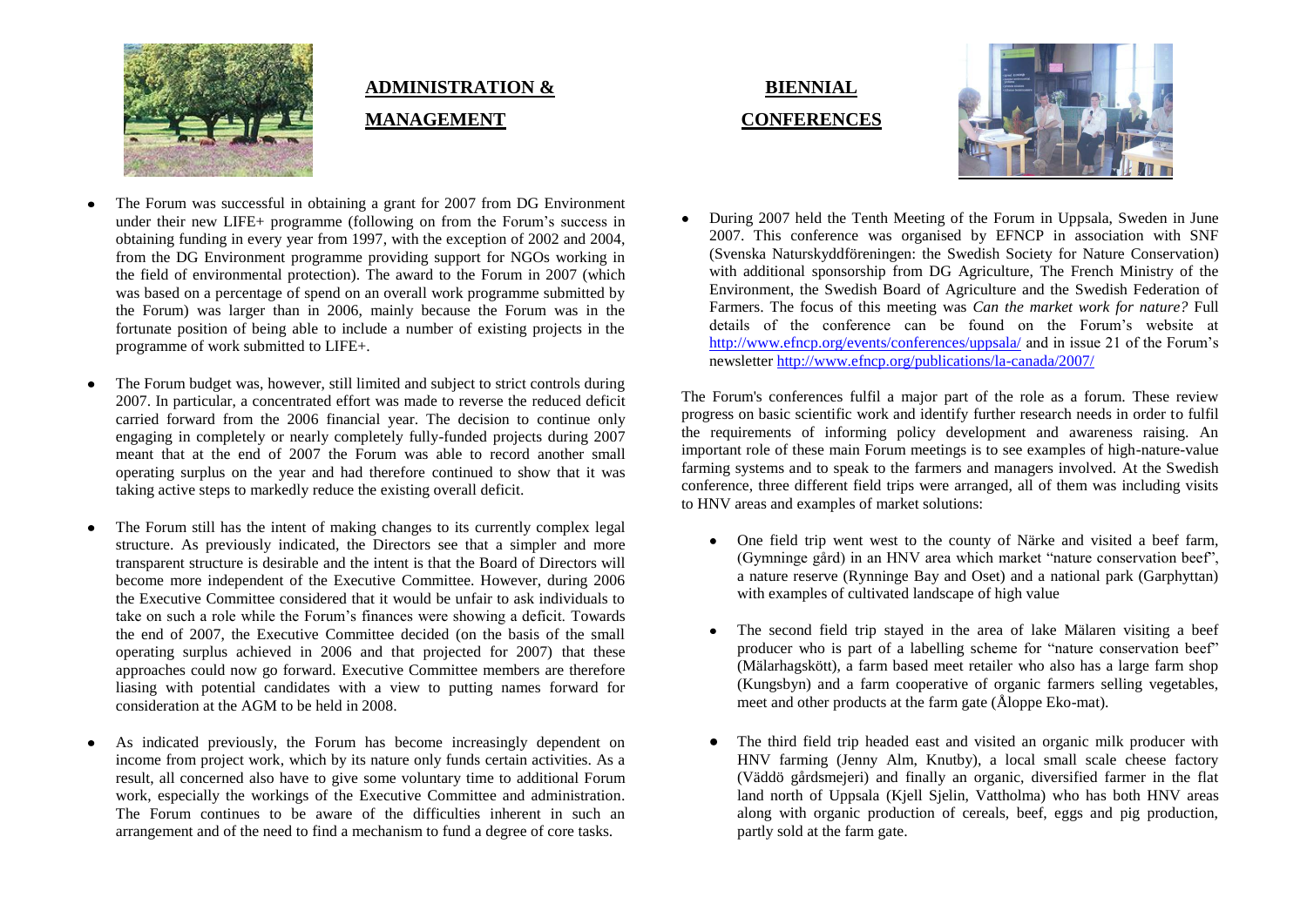

### **RESEARCH**

During 2007, the Forum led and/or provided input to the following projects:

- *High Nature Value farmland - recognising its importance in Bulgaria and Romania*. This work is being conducted between 2006 and 2008 and is funded by the Dutch Ministry of Agriculture, Nature Management and Fisheries BBI-MATRA programme. It concerns the organisation of a total of 7 seminars in Bulgaria, Romania and Brussels with the overall aim of illustrating at a local level, for the benefit of both policy makers and farmers, what a rather complicated HNV farmland concept means on the ground in Bulgaria and Romania and how these might be reflected in policy instruments. The Forum is working in partnership with WWF Danube Carpathian Programme to organise these seminars. Further details are available on the Forum website at: <http://www.efncp.org/projects/hnv-bulgaria-romania/>
- *Study on High Nature Value indicators for evaluation*. This project for DG Agriculture was conducted by a consortium led by the Institute for European Environmental Policy and included the Forum and a number of external experts drawn from throughout Europe. The study sought to provide the Commission and the Member States with guidance on operational indicators in a domain where they have not been used before. The final report was submitted in October 2007 and can be accessed from the DG Agriculture website at: [http://ec.europa.eu/agriculture/analysis/external/evaluation/index\\_en.htm](http://ec.europa.eu/agriculture/analysis/external/evaluation/index_en.htm)
- *Support to the Elaboration of a National Agri-environment Programme for Turkey*. This project is being conducted between 2006 and 2008 and is funded by the Dutch Ministry of Agriculture, Nature Management and Fisheries BBI-MATRA programme. The project is led by Avalon (from the Netherlands), the Institute for European Environmental Policy and Buğday (a Turkish NGO), with the Forum in a subcontracted role. An introduction to HNV farmland in Turkey can be found on a leaflet produced by Buğday avalaible at: <http://www.avalon.nl/data/asp/document.asp?volgnr=122&type=pdf>





- *Wildlife and Sustainable Farming Initiative within the context of the Birds and Habitats Directives (Natura 2000 network*). The Forum participates in this project as a subcontractor to ATECMA in Spain in an initiative for the European Commission (DG Environment) on Wildlife and Sustainable Farming which is running between 2006 and 2008. This project analyses the actual and potential role of CAP rural development measures for supporting the conservation of wildlife in a selection of farmland, forest and wetland habitats. For more information see:<http://circa.europa.eu/Public/irc/env/swfi/home>
- *Global review of the economics of pastoralism.* The Forum finalised its contribution to this desk-study which was conducted under contract from IUCN and the World Initiative on Sustainable Pastoralism (WISP). The full report can be downlaided at[: http://data.iucn.org/wisp/wisp-publications.html](http://data.iucn.org/wisp/wisp-publications.html)

In 2007, the Forum continued to focus on how the High Nature Value farming concept coud be implemented effectively across the EU. This is especially relevant to the Mediterranean areas, to peripheral and mountain regions and to the recently acceded countries and potential future accession countries in south-eastern Europe. To this end, during 2007, the Forum was involved in consortia developing applications for the following research projects:

- *Sustaining jobs and biodiversity in marginal rural areas through High Nature Value farming.* Work on this proposal was led by the Environment Agency of the Navarra Government in Spain in association with the Forum, with the intent of submitting it to Interreg IVc. The project did not progress due partly to restructuring in the Navarra authority, and also because the Interreg office in Lille advised that there was too much agricultural content in the proposal. Interreg is funded by the Regional fund and should not overlap with areas covered by EAFRD.
- *Development of an HNV farmland indicator for Germany*. This proposal was submitted to the Bundesamt für Naturschutz (Federal Agency for Nature Conservation) by a consortium consisting of Hochschule für Forstwirtschaft Rottenburg, Bioplan Marburg/Hoexter and the Forum. Unfortunately the application was unsuccessful.
- Following on from the food hygiene discussions at the Forum conference in Sweden in June 2007, the Forum initiated discussions concerning the possibility of submitting a hygiene-oriented project proposal to Interreg IVc. The Basque Agriculture Agency took on the responsibility of developing such a proposal. However, in the end no proposal was submitted.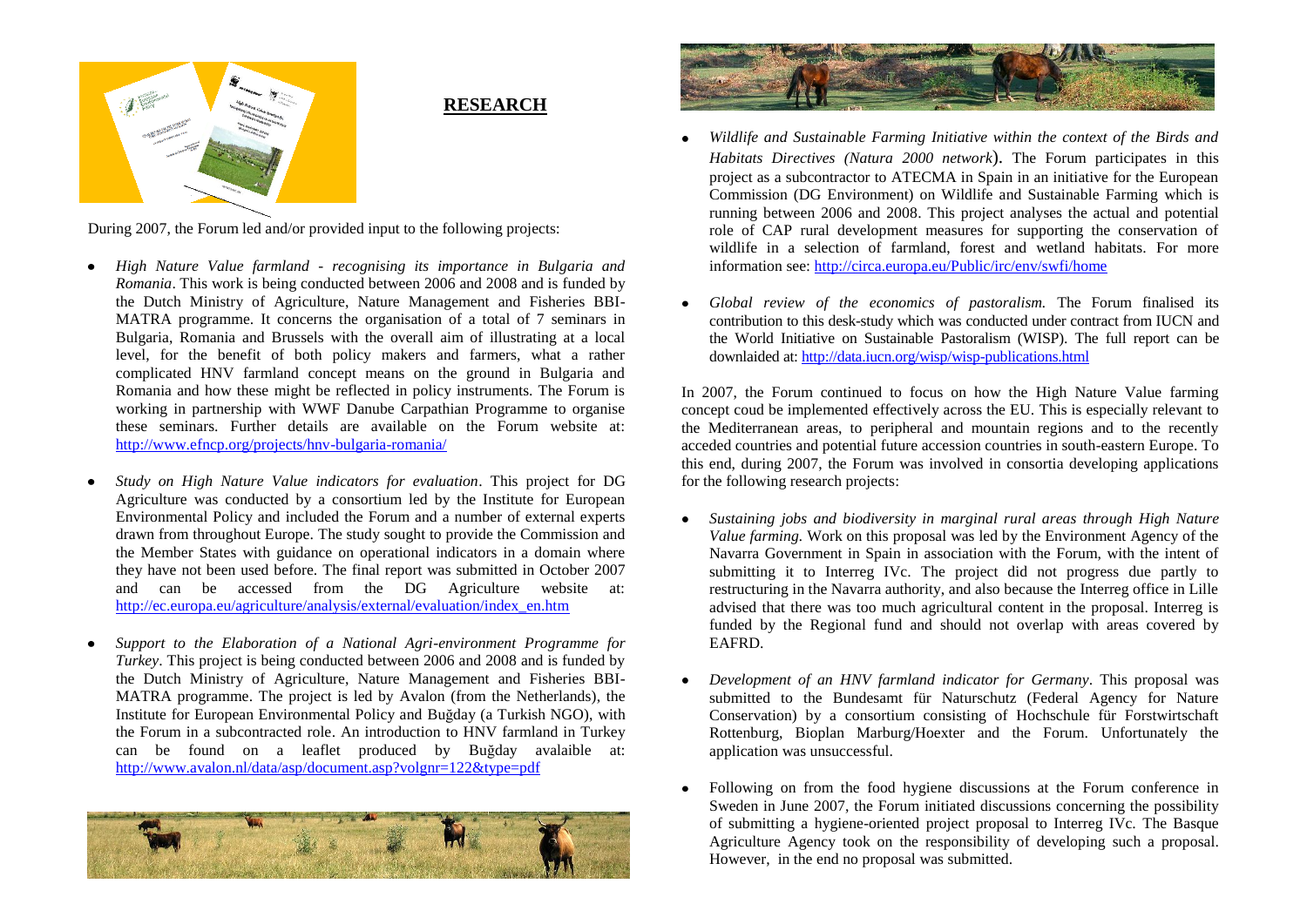#### **DISSEMINATION**



During 2007, the Forum:

- Produced,published and disseminated issues 20 and 21 of the Forum newsletter *La Cañada*. *La Cañada* is sent to those active in Forum activities, appropriate officials in governments and the Commission, and is made available in pdf format on the Forum"s website. It has proven a very effective tool. The content of Issue 20 and Issue 21 can be viewed and downloaded from the website at: <http://www.efncp.org/publications/la-canada/2007/>
- Attendeed and gave invited presentations at meetings organised by a number of partners, for example:
	- in Piatra Neamţ, Romania at the Euromontana conference concerned with *Integrating the needs of mountain areas into the CAP*
	- in Jihlava, Czech Republic at a conference on *Less Favoured Areas for*   $\bullet$ *agriculture amd rural areas*
	- in Buenos Aires, Argentina at a series of *Pastoralist Dialogue* side  $\bullet$ events organised by the World Initiative for Sustainable Pastoralism (WISP) which ran in parallel to the Fifth Meeting of the Committee for the Review of the Implementation of the United Nations Convention on Combating Desertification (UNCCD CRIC5)
	- in Ranco, Italy at a Joint Research Centre summer school on sustainable  $\bullet$ agriculture (proceedings available for download from: [http://agrienv.jrc.it/publications/pdfs/LIFS\\_final.pdf\)](http://agrienv.jrc.it/publications/pdfs/LIFS_final.pdf)
	- in Ponte de lIma, Portugal at an FAO-CIHEAM meeting on changes in  $\bullet$ sheep and goat systems in the  $21<sup>st</sup>$  century
	- in Lozère, France at a three-day meeting on *Agro-pastoral cultural*   $\bullet$ *landscapes in the Mediterranean* (conference proceedings available at <http://whc.unesco.org/uploads/events/documents/event-489-4.pdf>*)*



- Attended and contributed to discussions at a number of meetings, such as:
	- a Mediterranean pastoralism (PASTOMED) meeting in Marseille,  $\bullet$ France. Further information on PASTOMED is available in French, Spanish, Portuguese, Italian and Greek a[t http://www.pastomed.org/](http://www.pastomed.org/)
	- a world gathering of pasoralists in Segovia, Spain (For further  $\bullet$ information in Spanish see:<http://www.nomadassegovia2007.org/> )
	- a Euromontana meeting in Inverness, Scotland
	- an international conference on *Animal genetic resources for food and agriculture* organised by FAO in Interlaken, Switzerland. Further details of the conference are available at: <http://www.fao.org/AG/againfo/programmes/en/genetics/angrvent2007.html>
- Continued to maintain contact with the Biodiversity Expert Group charged with reviewing the EC Biodiversity Strategy and Action Plans.
- Continued to be involved in the development of the World Initiative for  $\bullet$ Sustainable Pastoralism (WISP) <http://data.iucn.org/wisp/>
- Initiated a major upgrade of the content of the Forum website [\(http://www.efncp.org\)](http://www.efncp.org)/) to reflect recent activities.

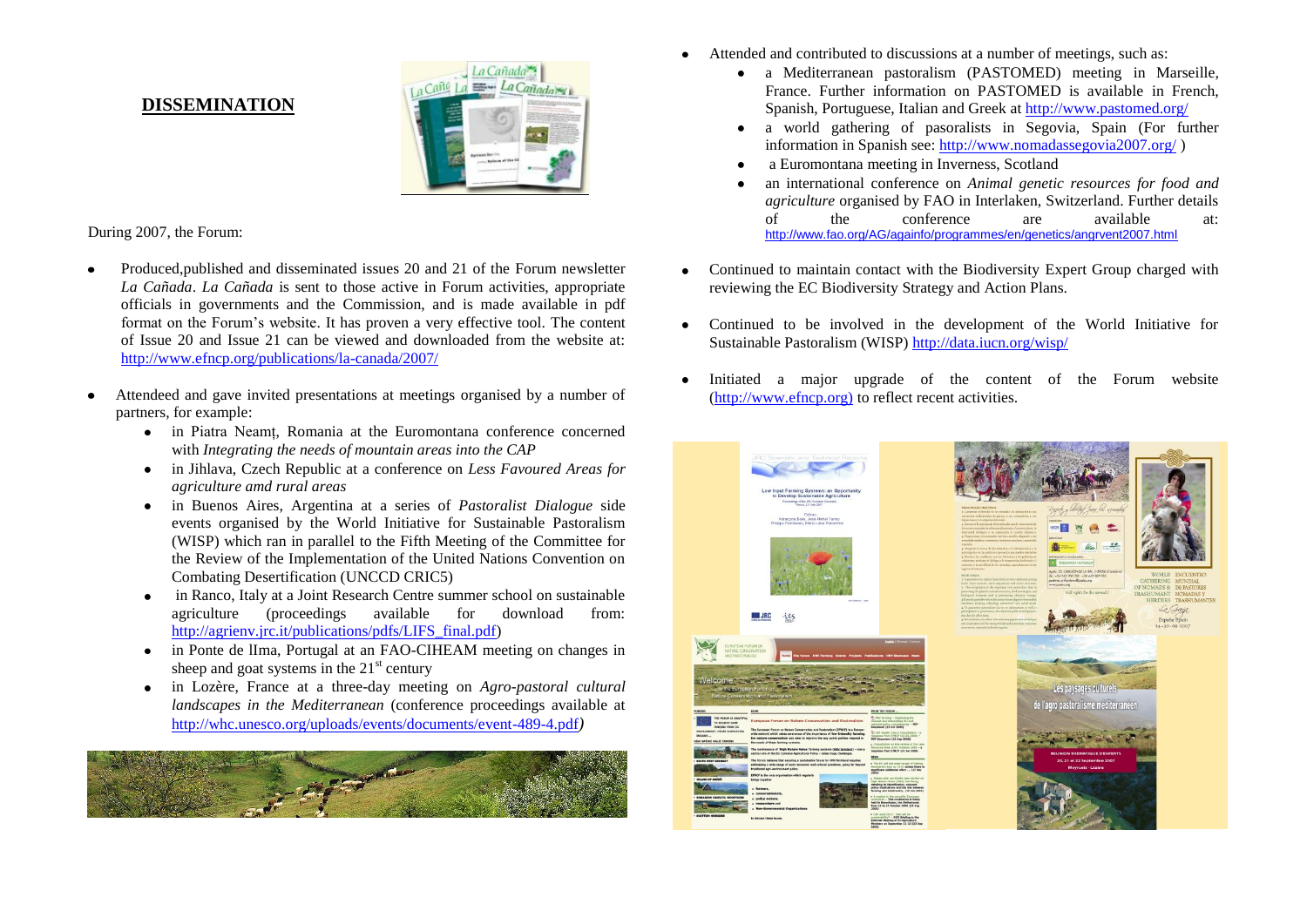

# **ORGANISATION OF SEMINARS & REPRESENTATION ON EC COMMITTEES**

## **PUBLICATIONS**



During 2007, the Forum:

- Initiated discussions investigation the potential of holding an international workshop on the island of Vilm, Germany in 2009, with a working title of *European pastoral systems: ecologial uniqueness and importance, threats and political opportunities*.
- Initiated discussion about the possibility of holding the Forum Biennial conference in the Rhône-Alpes, France in 2009 with the provisional theme of *Quelle contribution des systèmes agricoles à HVN à l'intégration de la biodiversité dans le développement agricole ?*
- Initiated discussions about the possibility of holding an additional Frenchoriented workshop in France in 2009 with the aim of highlighting the importance of High Nature Value farming in France and the amount of this resource which occurs there
- Helped organise seminars in Bulgaria and Romania under the BBI Matra project  $\bullet$ (see above an[d http://www.efncp.org/projects/hnv-bulgaria-romania/\)](http://www.efncp.org/projects/hnv-bulgaria-romania/)
- The Forum has continued to have representatives nominated to attend meetings of the Consultative Committees on 'Rural Development', 'Agriculture and Environment" and 'Animal Products' established by DG Agriculture. Four networks (World Wide Fund for Nature, BirdLife International, European Environment Bureau and the Forum) are working together to provide the environmental NGO input to these meetings. During 2007, Forum representatives attended meetings associated with the "Agriculture and Environment" and "Sheepmeat and Goatmeat" committees as well as an ad-hoc meeting on the CAP healthcheck.

In addition to the copies of the newsletter, other publications arising from the work of the Forum during 2007 include:

- Beaufoy, G. (In press) Reflections from an external evaluator on the future of olive production systems on sloping land. *Journal of Environmental Management*
- Cooper, T., Arblaster, K., Baldock, D., Farmer, M., Beaufoy, G., Jones, G., Poux. X., McCracken, D., Bignal, E., Elbersen, B., Wascher, D., Angelstam, P., Roberge J-M., Pointereau, P., Seffer, J. & Galvanek, D. (2007). *HNV Indicators for Evaluation: Final report for DG Agriculture*. Contract notice 2006-G4-04. Institute for European Environmental Policy.
- Poux, X. (In Press) *Low input farming systems in Europe: what is at stake?* In: *Low input farming systems: an opportunity to develop sustainable agriculture*, eds. Biala, K., Terres, J-M, Pointereau, P. & Paracchini, M.L. Joint Research Centre, Ispra
- Poux, X., Beufoy, G., Bignal, E. & Ramain, B. (2007) Les systèmes ovins et caprins de l"Union Européenne: implications pour l"environnement. In: Abstracts of papers presented at the 6<sup>th</sup> International Seminar of the *FAO-CIHEAM Network on Sheep & Goats: changes in sheep and goat farming systems at the beginning of*   $the$   $21^{st}$  *century*